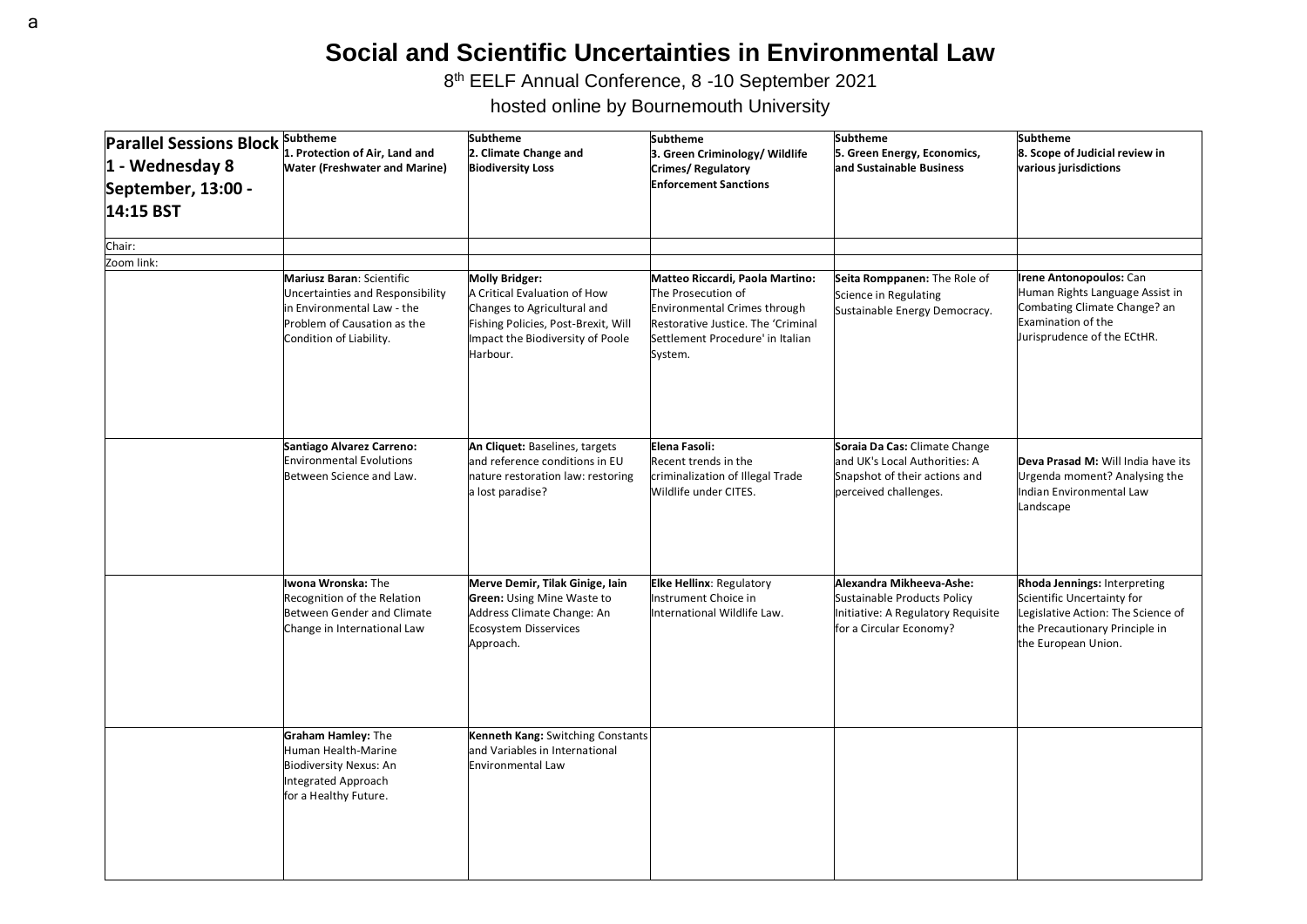| <b>Parallel Sessions Block Subtheme</b><br>2 - Wednesday 8<br>September, $15:15-$<br>16:15 BST | 1. Protection of Air,<br>Land and Water<br><b>(Freshwater and</b><br>Marine)                                                                                                                                           | <b>Subtheme</b><br>2. Climate Change and<br><b>Biodiversity Loss</b>                                                                                                 | Subtheme<br>5. Green Energy,<br><b>Economics</b> , and<br><b>Sustainable Business</b>                                                                                                             | <b>Subtheme</b><br>6. Addressing<br>Environmental<br><b>Breakdown</b>                                                   | <b>Subtheme</b><br>8. Scope of Judicial<br>review in various<br><b>iurisdictions</b>                                                                                       | <b>Subtheme</b><br>1a. Protection of Air,<br><b>Land and Water</b><br>(Freshwater and<br>Marine)                                                                           |
|------------------------------------------------------------------------------------------------|------------------------------------------------------------------------------------------------------------------------------------------------------------------------------------------------------------------------|----------------------------------------------------------------------------------------------------------------------------------------------------------------------|---------------------------------------------------------------------------------------------------------------------------------------------------------------------------------------------------|-------------------------------------------------------------------------------------------------------------------------|----------------------------------------------------------------------------------------------------------------------------------------------------------------------------|----------------------------------------------------------------------------------------------------------------------------------------------------------------------------|
| Chair:                                                                                         |                                                                                                                                                                                                                        |                                                                                                                                                                      |                                                                                                                                                                                                   |                                                                                                                         |                                                                                                                                                                            |                                                                                                                                                                            |
| Zoom link:                                                                                     | Kendro Pedrosa: "Protecting the<br>vulnerable against air pollution:<br>time for a breath of fresh air?"                                                                                                               | Louise du Toit: Incorporating<br>Earth System<br>Insights into Environmental Laws. RecycleRepair?                                                                    | Joanne Sellick and Jason<br>Lowther: Reduce, Reuse,<br>Strengthening the<br>Circular Economy<br>through Enhanced End-<br>User Opportunity.                                                        | Anoeska Buijze, Coretta<br>Jonah,<br>Garth Malan,<br>Nicola Harvey:<br>Understanding the<br>Water-Energy-Food<br>Nexus. | Aine Ryall: Interrogating<br>Judicial Review of<br>Environmental Decision-<br>making in Ireland.                                                                           | Alla Pozdnakova:<br>Tackling pollution of the<br>Earth environment by<br>spaceflight activities: the<br>paths to developing<br>effective environmental<br>legal framework. |
|                                                                                                | Niko Soininen, Seita<br>Romppanen, Mika<br>Nieminen, Sampo<br>Soimakallio: Outcome<br><b>Based Regulatory</b><br>Strategy in<br><b>Environmental Law: Holy</b><br>Grail of Effectiveness or<br>Pitfall for Legitimacy? | Merve Demir, Oliver J. Jarvis,<br>Rina Cindrak,<br>Tilak Ginige, Iain Green: Legal<br>Challenges<br>Before English Courts Under<br>Ecosystem<br>Services Protection. | <b>Colin Mackie: Due</b><br>Diligence in Global Value<br><b>Chains: Conceptualizing</b><br>'Adverse Environmental<br>Impact'.                                                                     | Jordi Jaria-Manzano:<br>Uncertainty, Planetary<br>Change and the Future<br>of Constitutional Law.                       | Mariolina Eliantonio,<br>Michat Krajewski:<br>Scientific Uncertainty<br>before the General<br>Court and the Court of<br>Justice:<br>Is the Judicial Toolbox<br>Sufficient? | Violeta Stratan: Illegal<br>Landfilling in Romania: A<br>Never-ending Story?                                                                                               |
|                                                                                                | Kanak Mishra: Legal and<br><b>Regulatory Framework</b><br>of Air Pollution in India:<br>Evolution, Development<br>and Reforms.                                                                                         | Belen Olmos Giupponi: Climate<br>Change and Biodiversity Loss:<br>Analysing regime interaction in<br>the context of COVID-19<br>pandemic                             | Kaisa Huhta:<br><b>Between State</b><br>Sovereignty and<br><b>Transnational Economic</b><br>ntegration: Article<br>194(2) TFEU and the<br>Evolution of EU<br>Competences in the<br>Energy Sector. | Jennifer Ernst: Solar<br>Geoengineering - a<br>Justice Perspective on<br>Regulation.                                    | Michat Krajewski:<br>Relative Authority of EU<br>Judicial and Extra-<br>Judicial Review in the<br><b>Face of Scientific</b><br>Uncertainty.                                | Laura Bunt-MacRury:<br>The Neo-Coloniality of<br>Recent Mining Laws in<br>Peru: Legal Concessions<br>& Resistance.                                                         |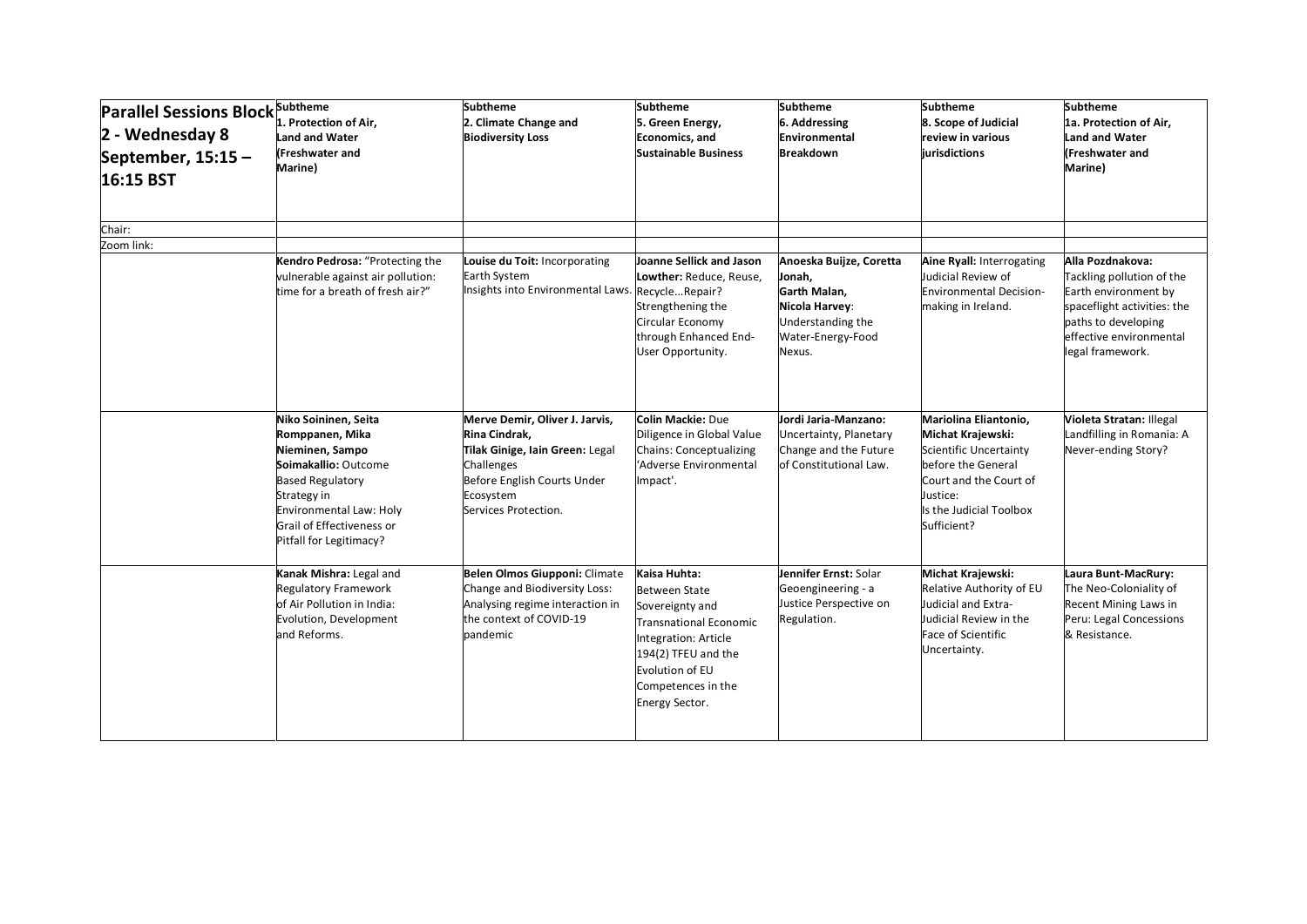| <b>Parallel</b><br><b>Sessions Block</b><br>$3 - Thursday 9$<br>September,<br>$11:10 - 12:10$<br><b>BST</b> | <b>Subtheme</b><br>1. Protection of Air,<br><b>Land and Water</b><br>(Freshwater and<br>Marine)                       | <b>Subtheme</b><br>2. Climate Change<br>and Biodiversity<br>Loss                                                                                            | <b>Subtheme</b><br>3. Green<br>Criminology/<br>Wildlife Crimes/<br><b>Regulatory</b><br><b>Enforcement</b><br><b>Sanctions</b>                                    | <b>Subtheme</b><br>2a. Climate Change<br>and Biodiversity<br>Loss                                                                   | <b>Subtheme</b><br>5. Green Energy,<br>Economics, and<br>Sustainable<br><b>Business</b>                                                                | <b>Subtheme</b><br>6. Addressing<br>Environmental<br>Breakdown                                                       | <b>Subtheme</b><br>7. Application of<br>Technology in<br><b>Environmental Law</b>                                                                                                                                                                   | <b>Subtheme</b><br>1a. Protection of<br>Air, Land and Water<br>(Freshwater and<br>Marine)                                           |
|-------------------------------------------------------------------------------------------------------------|-----------------------------------------------------------------------------------------------------------------------|-------------------------------------------------------------------------------------------------------------------------------------------------------------|-------------------------------------------------------------------------------------------------------------------------------------------------------------------|-------------------------------------------------------------------------------------------------------------------------------------|--------------------------------------------------------------------------------------------------------------------------------------------------------|----------------------------------------------------------------------------------------------------------------------|-----------------------------------------------------------------------------------------------------------------------------------------------------------------------------------------------------------------------------------------------------|-------------------------------------------------------------------------------------------------------------------------------------|
| Chair:                                                                                                      |                                                                                                                       |                                                                                                                                                             |                                                                                                                                                                   |                                                                                                                                     |                                                                                                                                                        |                                                                                                                      |                                                                                                                                                                                                                                                     |                                                                                                                                     |
| Zoom link:                                                                                                  |                                                                                                                       |                                                                                                                                                             |                                                                                                                                                                   |                                                                                                                                     |                                                                                                                                                        |                                                                                                                      |                                                                                                                                                                                                                                                     |                                                                                                                                     |
|                                                                                                             | Linda Schonfelder:<br>Water Reuse - A<br>Sustainable Concept<br>for Europe?                                           | <b>Flaminia Starc-</b><br>Meclejan: Can<br>Arthur's Death Save<br>the Romanian<br>Brown Bear (from<br>Poaching)?                                            | Miriam Ruiz Arias,<br>Alexandra Lopez<br><b>Martinez: Victims</b><br>and perpetrators<br>perspectives.                                                            | Kenji Kamigawara:<br>What kind of social<br>conditions can<br>contribute to rapid<br>response against<br>invasive alien<br>species? | Topi Turunen:<br>Better Safe than<br>Sorry? Circular<br>Economy at Any<br>Cost or Total<br>Control of chemical<br>composition of<br>waste?             | Rogier Kegge,<br><b>Hidde Kremers: The</b><br>Precautionary<br>Principle as a<br>Pavlovian Reflex to<br>Uncertainty. | Tong Xu and Yanxin<br>Ma: On the<br>Transition of<br>Campaign-Style<br>Governance in<br>China's Huai River<br><b>Water Quality</b><br>Management: From<br>the "Campaign-<br>Bundle Adjustment"<br>to the "Technology-<br>based<br>Standardization". | Antti Belinskij, Niko<br>Soininen: Water<br>Status as Regulatory<br>Strategy.                                                       |
|                                                                                                             | <b>Marko Perisic:</b><br>Greywater Reuse:<br>Legal Obstacles,<br><b>Shared Solutions</b><br>and Future<br>Challenges. | <b>Hendrik Schoukens:</b><br><b>Strategic Climate</b><br>Change, Science and<br>the EU Habitats<br>Directive: Moving<br>from Adaptation to<br>Contestation? | Piotr Chmielewski:<br>Analysis of the<br>Polish Wolf<br>Conservation in<br>Terms of the<br>Concept of Policy<br>Mix.                                              | <b>Brad Jessup: The</b><br>devil and the<br>missing detail of the<br>Convention on<br><b>Biological Diversity.</b>                  | Ana Trevizan:<br>Environmental<br>Dumping and<br>Sustainable Policies.                                                                                 | Nikolay Kichigin:<br>Legal Risks and<br>Legal Uncertainties<br>in Russian<br>Environmental Law.                      | Sanja Bogojevic,<br>Navraj Singh<br>Ghaleigh:<br>Greenhouse Gas<br>Removal<br>Technologies: Legal<br>Realities, Challenges<br>and Potentials for<br><b>Environmental Law</b><br>Scholarship.                                                        | Christina Loannou:<br>The Effectiveness of<br>the Water<br>Framework<br>Directive in<br>Implementing<br>Sustainable<br>Development. |
|                                                                                                             | Nabeela Siddiqui:<br>Indo-Pak Water<br>Conflict in the<br>Making: Challenges<br>and Solutions.                        | <b>Emma Lees:</b> Science<br>in Court and the<br>Importance of<br>Specificity.                                                                              | Ricardo Pereira:<br>Multi-level Cross-<br><b>Border Responses</b><br>to Illegal Wildlife<br>Trade:<br>International,<br>European and<br>National<br>Perspectives. | Lucas Hennicke:<br>Should the EU-ETS<br>Care About Social<br>Justice?                                                               | Ikechukwu P Ugwu:<br>Foreign Direct<br>Liability in European<br>Courts: An Emerging<br>Norm for<br>Accountability of<br>Transnational<br>Corporations. | <b>Volker Mauerhofer:</b><br>Net Gain Law for<br>Governance<br>towards<br>Sustainability.                            | Mirella Miettinen,<br>Saara Osterberg:<br><b>Best Available</b><br>Techniques Beyond<br><b>BAT and Innovation</b><br>Principle in<br>Environmental<br>Permitting.                                                                                   | Janna Ringena:<br>Single-Use-Plastics-<br>Directive as a Legal<br>Solution to Marine<br>Pollution Within the<br>EU?                 |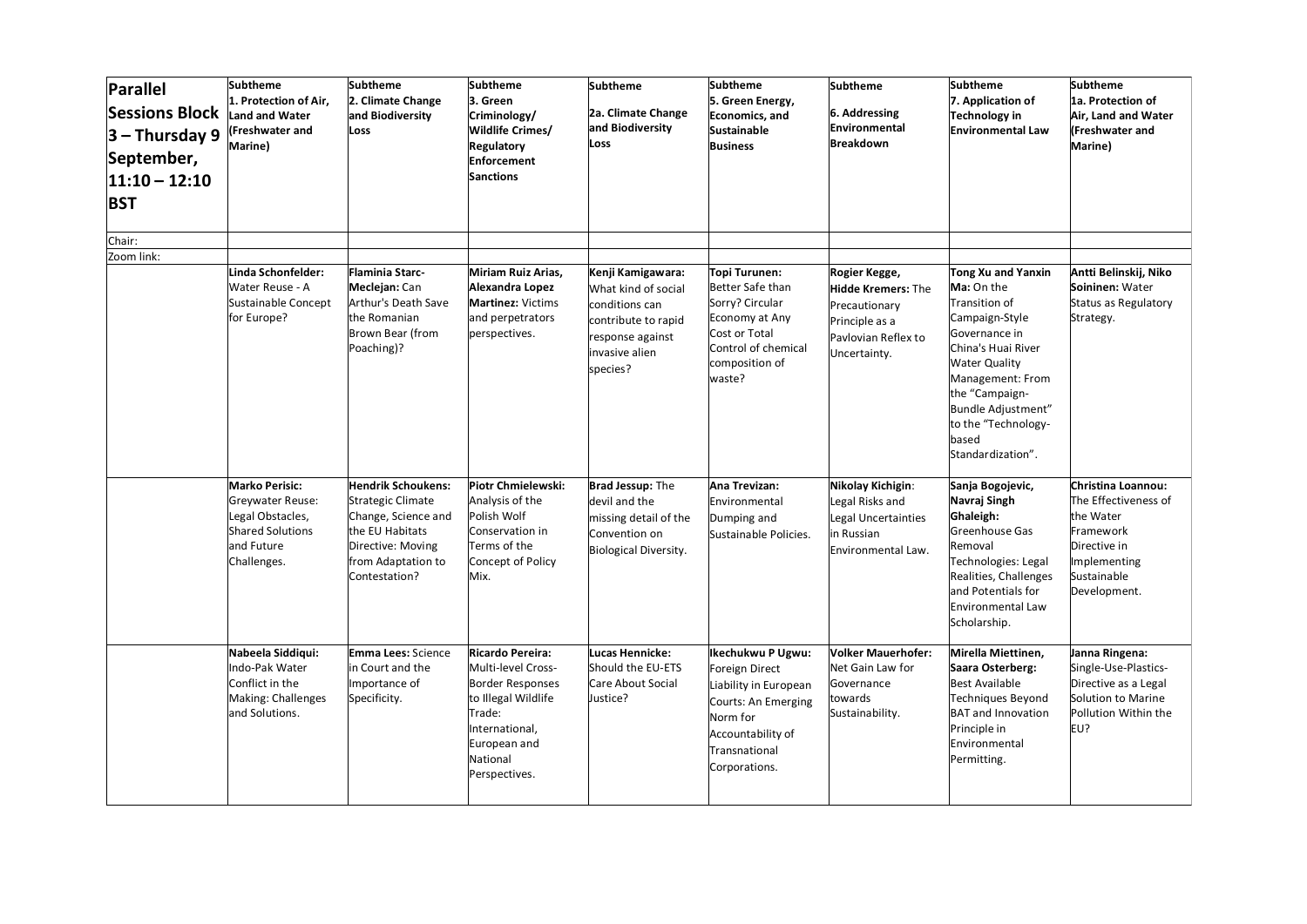| <b>Parallel Sessions</b><br><b>Block 4 - Thursday</b><br>9 September, 15:10 (Freshwater and<br>$-16:10BST$ | <b>Subtheme</b><br>1. Protection of Air,<br>Land and Water<br>Marine)                                                                                                                                                                         | <b>Subtheme</b><br>2. Climate Change and<br><b>Biodiversity Loss</b>                                                                                                                         | <b>Subtheme</b><br>4. The Role of the<br><b>Science</b><br>mental Decision<br><b>Processes</b>                                                                                                                                                             | <b>Subtheme</b><br>4a. The Role of the<br>General Public in Life General Public in Life<br><b>Science</b><br>Governance/Environ Governance/Environmental<br><b>Decision Processes</b>                                        | <b>Subtheme</b><br>5. Green Energy,<br><b>Economics</b> , and<br><b>Sustainable</b><br><b>Business</b>                                                                   | <b>Subtheme</b><br>6. Addressing<br>Environmental<br><b>Breakdown</b>                                                                                    | <b>Subtheme</b><br>5b. Green<br>Energy,<br><b>Economics</b> , and<br><b>Sustainable</b><br><b>Business</b>                                                             | <b>Subtheme</b><br>8. Scope of Judicial<br>review in various<br>jurisdictions                                                                               |
|------------------------------------------------------------------------------------------------------------|-----------------------------------------------------------------------------------------------------------------------------------------------------------------------------------------------------------------------------------------------|----------------------------------------------------------------------------------------------------------------------------------------------------------------------------------------------|------------------------------------------------------------------------------------------------------------------------------------------------------------------------------------------------------------------------------------------------------------|------------------------------------------------------------------------------------------------------------------------------------------------------------------------------------------------------------------------------|--------------------------------------------------------------------------------------------------------------------------------------------------------------------------|----------------------------------------------------------------------------------------------------------------------------------------------------------|------------------------------------------------------------------------------------------------------------------------------------------------------------------------|-------------------------------------------------------------------------------------------------------------------------------------------------------------|
| Chair:                                                                                                     |                                                                                                                                                                                                                                               |                                                                                                                                                                                              |                                                                                                                                                                                                                                                            |                                                                                                                                                                                                                              |                                                                                                                                                                          |                                                                                                                                                          |                                                                                                                                                                        |                                                                                                                                                             |
| Zoom link:                                                                                                 |                                                                                                                                                                                                                                               |                                                                                                                                                                                              |                                                                                                                                                                                                                                                            |                                                                                                                                                                                                                              |                                                                                                                                                                          |                                                                                                                                                          |                                                                                                                                                                        |                                                                                                                                                             |
|                                                                                                            | Maciej Nyka:<br>Adaptivity and<br>flexibility in legal<br>norms concerning the<br>maritime spatial<br>planning as a response<br>to knowledge and<br>information gaps on<br>the sustainable use of<br>the sea - the Baltic<br>Sea perspective. | Jessica Stubenrauch:<br>Problems of Uncertainty in<br>Accounting for<br>Greenhouse Gas Emissions<br>in Forest Ecosystems and<br>their Integration into the<br>European LULUCF<br>Regulation. | <b>Stella Emery</b><br>Santana,<br>Anna Paula Lage<br>Ribeiro,<br><b>Edmilson Costa</b><br>Teixeira, Laurence<br>Smith:<br>Public participation<br>water governance: a<br>legal comparison of<br>river<br>basin policies from<br><b>Brazil and England</b> | Yankun Zhao, Bill<br><b>Butcher:</b><br>China and the role of the<br>public in decision-<br>making on renewable<br>energy projects: Do<br>recent regulations<br>address concerns for the<br>public participation<br>process? | Ida Mae de Waal:<br>Coherence in EU<br>Chemicals,<br>Product and<br>Waste Legislation:<br>A Means to<br>Stimulate the<br>Transition<br>Towards a<br>Circular<br>Economy? | Susanna Paleari:<br>The EU Policy<br>Framework on<br>Plastics: A<br>Comprehensive<br>Approach to<br>Tackle a<br>Challenging<br>Environmental<br>Problem. | <b>Theodoros</b><br><b>Iliopoulos: A</b><br>law and<br>economics<br>analysis on how<br>support<br>schemes for<br>renewable<br>energy sources<br>should be<br>designed. | MA Yun: Towards a<br>Process-Oriented<br><b>Review on Decisions</b><br>with Scientific<br><b>Uncertainty: A Case</b><br>Study of EIA Practices in<br>China. |
|                                                                                                            | <b>Helen Mitcheson: The</b><br>role of science in the<br>designation and<br>effective management<br>of marine protected<br>areas for cetaceans in<br>the UK.                                                                                  | <b>Robin Kundis Craig:</b><br><b>Redesign Adaptation</b><br>When Everyone Is on the<br>Move: Anticipatory<br>Governance for<br>Biodiversity at 4°C.                                          | <b>Sharon Yadin:</b><br>Regulatory Eco-<br>Shaming.                                                                                                                                                                                                        | <b>Alison Hardiman:</b><br>The Role of Public Participation Climate<br>in the Project Authorisation<br>Process for Renewable Energy<br>Infrastructure.                                                                       | Hana Müllerova:<br>protection against<br>nature<br>protection? Wind<br>farms and solving<br>collisions in<br>efforts for<br>sustainability.                              | Noreen O'Meara,<br><b>Rosalind</b><br>Malcolm:<br>Influencing<br>Plastics Legislation<br>and Policy: Law<br>and<br>Communications<br>Perspectives.       | Heloisa Olivera,<br>Joao Martins:<br>Law on<br>Consumption in<br>a Circular<br>Economy: The<br>Forgotten Role<br>of the<br>Consumer.                                   | <b>Trevor Daya-</b><br>Winterbottom: The<br>scope of Judicial Review<br>in Aotearoa - New<br>Zealand.                                                       |
|                                                                                                            |                                                                                                                                                                                                                                               | Felix Ekardt: Paris Target,<br>Climate Justice, Climate<br>Litigation, and the German<br>Federal Constitutional<br>Court                                                                     | Viktoria Obolevich:<br><b>Regulating Emerging</b><br>pollutants: the<br>precaution and the<br>design of law amidst<br>constant scientific<br>knowledge<br>development.                                                                                     | Katerina Mitkidis, Viktoria<br>Obolevich: Harmonisation of<br>the regulation and the design<br>of pharmaceutical take-back<br>systems in the EU.                                                                             | <b>Rita Simon: The</b><br>imits of Citizens'<br>Capacity for<br>Sustainable<br>Consumption in<br>the EU.                                                                 |                                                                                                                                                          | Jonas Voorter:<br>The Concept<br>"Circular<br>Economy":<br>Essentially<br>Contested?                                                                                   | <b>Thomasz Dubowski:</b><br><b>Enforcement of CJEU</b><br>Judgements in Environmental<br>Matters at Example of<br>Bialowieska Forest Case                   |